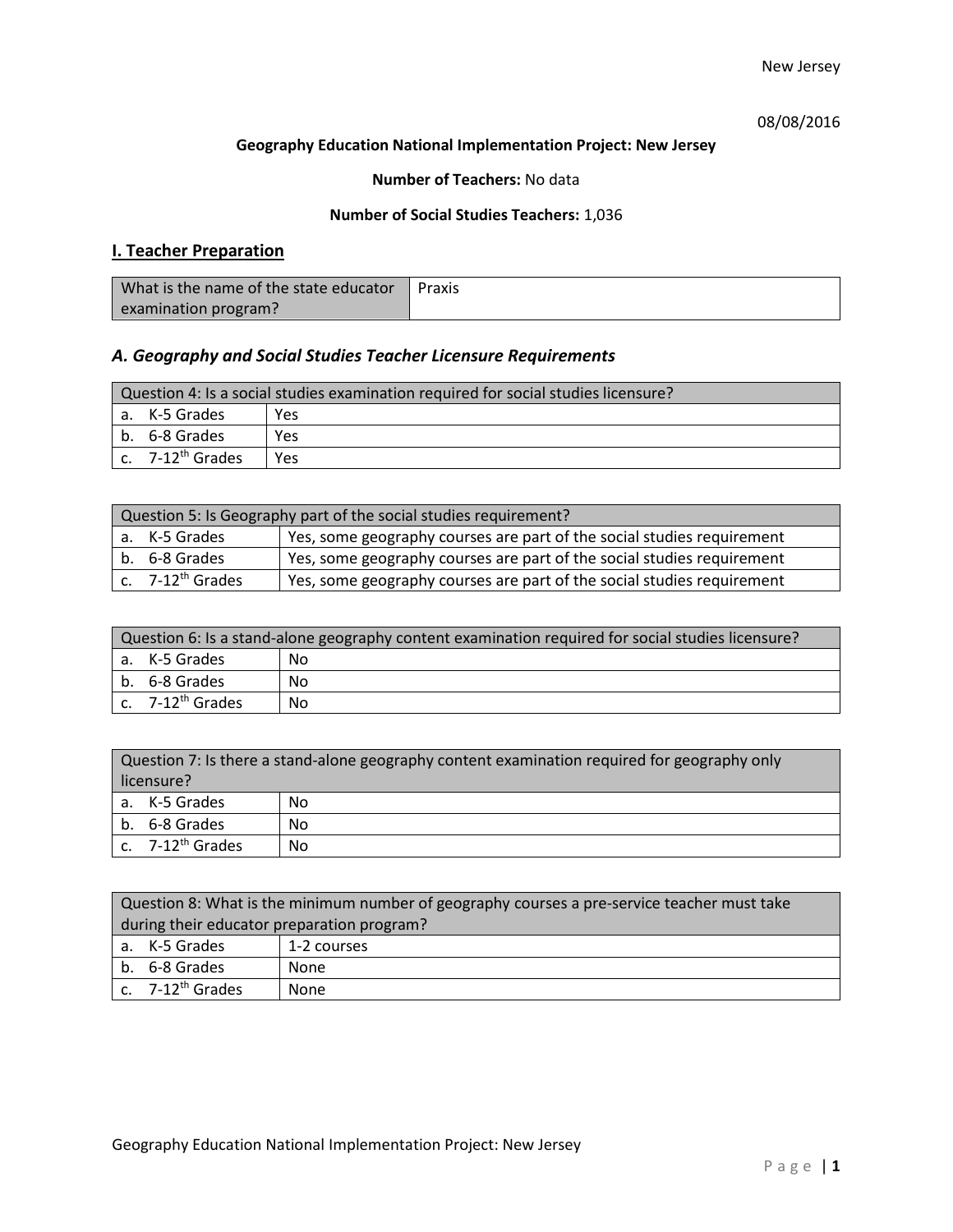| Question 9: Additional information about how | There are no requirements in the post-          |
|----------------------------------------------|-------------------------------------------------|
| teachers become certified in your state?     | baccalaureate teacher certification programs.   |
|                                              | New Jersey separates Early Childhood            |
|                                              | preparation (P-3) with the Elementary Education |
|                                              | preparation (K-6).                              |

# *B. Professional Development*

| Question 10: Can in service teachers receive<br>certification credit for professional<br>development courses or programs in<br>geography? | <b>No</b> |
|-------------------------------------------------------------------------------------------------------------------------------------------|-----------|
| Question 11: Does the state education agency<br>(SEA) provide professional development in<br>geography?                                   | <b>No</b> |

# **II. Curriculum**

| Question 15: What is the name of the state   | New Jersey Core Curriculum Content Standards |
|----------------------------------------------|----------------------------------------------|
| standards?                                   |                                              |
| Question 16: How are the state standards     | Grade bands                                  |
| presented by grade level?                    |                                              |
| Question 17: When were the standards last    | Last 2 years                                 |
| revised?                                     |                                              |
| Question 18: Are there plans for revision to | Within 5 years                               |
| the state standards?                         |                                              |
| Question 19: Is geography included in the    | <b>Yes</b>                                   |
| state standards?                             |                                              |
| Question 20: How are the geography           | Geography standards are organized by strand  |
| standards organized?                         |                                              |
| Question 21: What framework and/or           | Unknown                                      |
| documents were used?                         |                                              |

#### **Question 22: What general topics are included?**

Population and Settlements; Movement of people, goods and/or ideas; Culture; Places and/or regions; Human-environment interaction; Spatial Thinking and/or Mental Maps; Mapping (map projections, use of maps); Physical geography (including physical processes, weather & climate, natural resources)

| Question 23: What is the total number of credit | 22 credit hours |
|-------------------------------------------------|-----------------|
| hours required for high school graduation?      |                 |
| Question 24: What is the total number of social | 3 credit hours  |
| studies credit hours required for high school   |                 |
| graduation?                                     |                 |